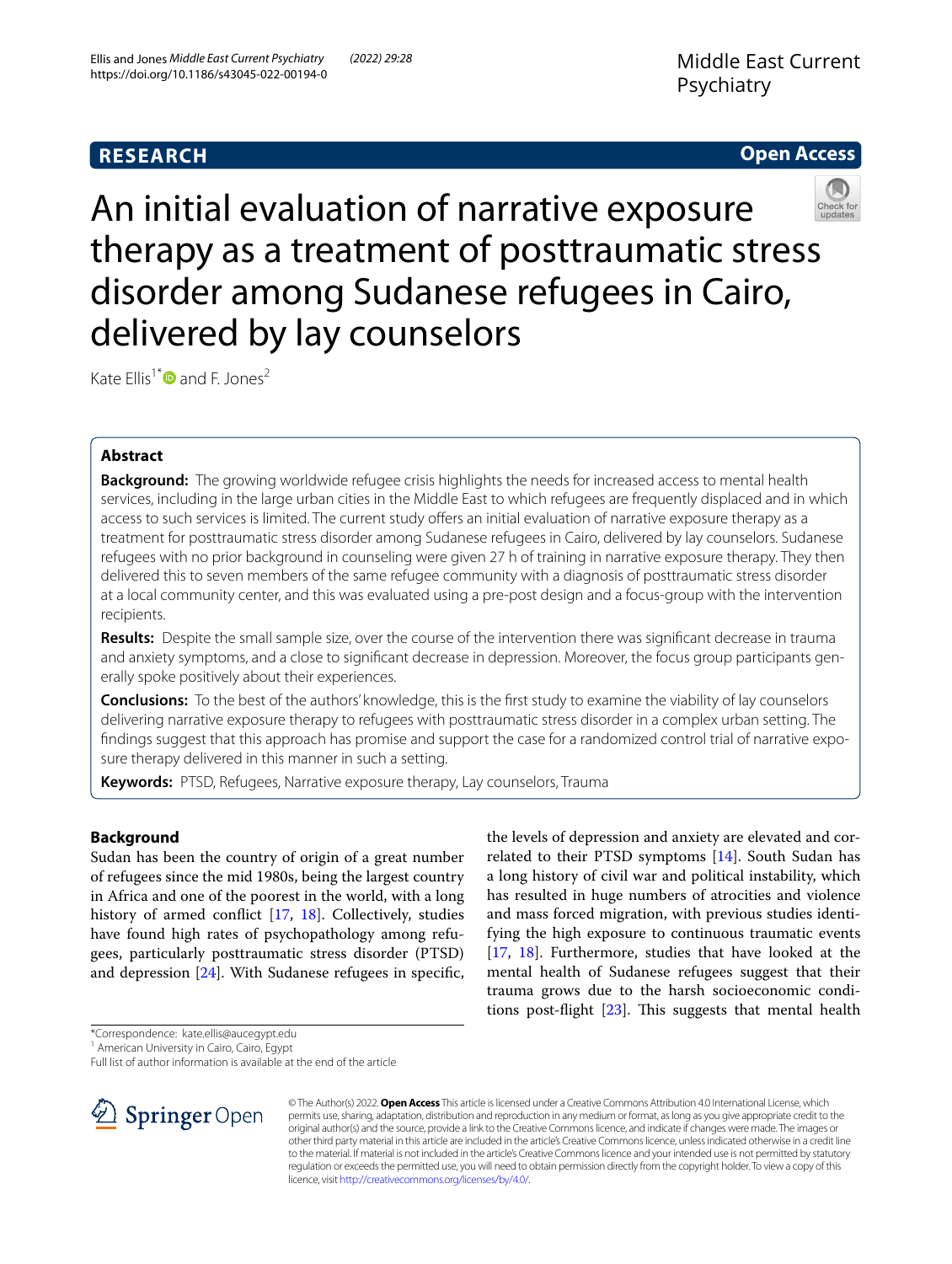for Sudanese refugees is negatively afected starting prefight in the war zone and continuing in transit nations such as Egypt.

#### **Psychotherapeutic interventions for refugees**

Even though PTSD is increasing in refugee populations, including among Sudanese refugees, few studies have examined possible interventions and treatments with these populations  $[10]$  $[10]$  $[10]$ . However, among the therapies that have demonstrated efectiveness is Trauma Focused Therapy developed by Lira and Weinstein [[5](#page-8-6)]. TFT involves the replacement of the traumatic memory related to the feeling of fear, with new learning attempting to ensure that related indications are no longer signals of threat  $[19]$  $[19]$ . TFT has been found to be effective for refugees with PTSD from a single-incident, but there is an absence of evidence for its efectiveness for those who have PTSD connected to multiple traumatic incidents [[19\]](#page-8-7).

Cognitive behavior therapy has been demonstrated to be powerful when used as a treatment for PTSD; however, refugees often need assistance in the context of ongoing threat, such as being detained, living in camps, feeing persecution, or living with uncertainty for the future [\[19](#page-8-7)]. Moreover, CBT typically requires many sessions and therapists with signifcant training to deliver, and so is frequently not available to refugees. An alternative therapy that is arguably more feasible in such settings is narrative exposure therapy.

#### **Narrative exposure therapy**

Schauer et al. [[20\]](#page-8-8) developed narrative exposure therapy (NET) as a short-term treatment for PTSD for survivors of armed confict, political violence, and torture, incorporating many of the exposure practices of existing models whilst also documenting the traumatic events that occurred. The impact of NET has been promising in both PTSD and depression in refugees, both inside and outside of their countries, and also among former political prisoners [\[10](#page-8-5)].

NET is a combination of CBT and testimony therapy. Testimony therapy aims to restructure fragmented autobiographic memories of the traumatic event. Through this reconstruction, emotional and cognitive processing of the event may occur to form an organized narrative of the event [[21\]](#page-8-9).

Four advantages of using NET include the use of lay counselors, storytelling, the participatory nature of the therapy, and the limited number of sessions needed for therapy to be effective. The use of lay therapists, in other words teaching local community members and nonprofessionals to implement such therapies themselves within their community, is arguably key for a realistic,

sustainable intervention in this context. This addresses the gap between high numbers of individuals in need of psychological assistance in afected communities and the lack of qualifed mental health professionals or counselors [[16\]](#page-8-10). Additionally, storytelling is an oral tradition that is prevalent in many African cultures, and so the use of detailed narration of autographic memory fts well. NET also includes an educational dimension, educating participants on how avoidance plays a major role in inhibiting treatment is given before therapy begins and is likely to reduce treatment dropout [[10](#page-8-5)].

#### **The efectiveness of NET**

There is a growing body of support for NET as an effective and acceptable intervention for refugees with PTSD, though to date, only a few studies have been randomized control trials with a relatively large sample [[11,](#page-8-11) [15](#page-8-12)[–18](#page-8-1)]. Neuner et al. [\[17](#page-8-0), [18\]](#page-8-1) conducted the frst randomized control trial, with three groups of Sudanese refugees in a Ugandan refugee camp. One group received NET, one supportive counseling and the third psychoeducation. The group that received NET was the only one that demonstrated an absence of PTSD symptoms at 1-year post intervention. They concluded that NET appears to be a feasible and efective intervention for Sudanese, Rwandan, and Somalian refugees with PTSD who are living in refugee camps. However, while the study employed lay counselors, all were doctoral level or graduate students of Western origin and employed the use of local research assistants as translators. The study was conducted by well-trained psychologists and their graduate students. The authors also commented that acceptance of the intervention may in part have been due to the desire of refugees to talk to a foreigner.

Neuner et al. [[16](#page-8-10)] tested the applicability of delivering NET by lay counselors in a refugee camp in Southern Uganda. This study included 277 Rwandan and Somalian refugees diagnosed with PTSD, randomly assigned to one of three groups, NET, trauma counseling (TC), or no treatment. Assessment and follow up took place at baseline, immediately post-therapy, and 6 months posttherapy. A clinically signifcant reduction in symptoms for those receiving either active treatment compared to the "no treatment" group was observed immediately post-intervention and maintained 6 months later. The authors concluded that efective psychotherapy could be carried out by lay counselors within refugee populations after only 6 weeks of training. During this study, signifcantly fewer participants dropped out of the NET treatment, than trauma counseling. The lay counselors were trained over a period of 6 weeks and came from varying educational backgrounds, the authors commented that one limitation was illiteracy, and that translators were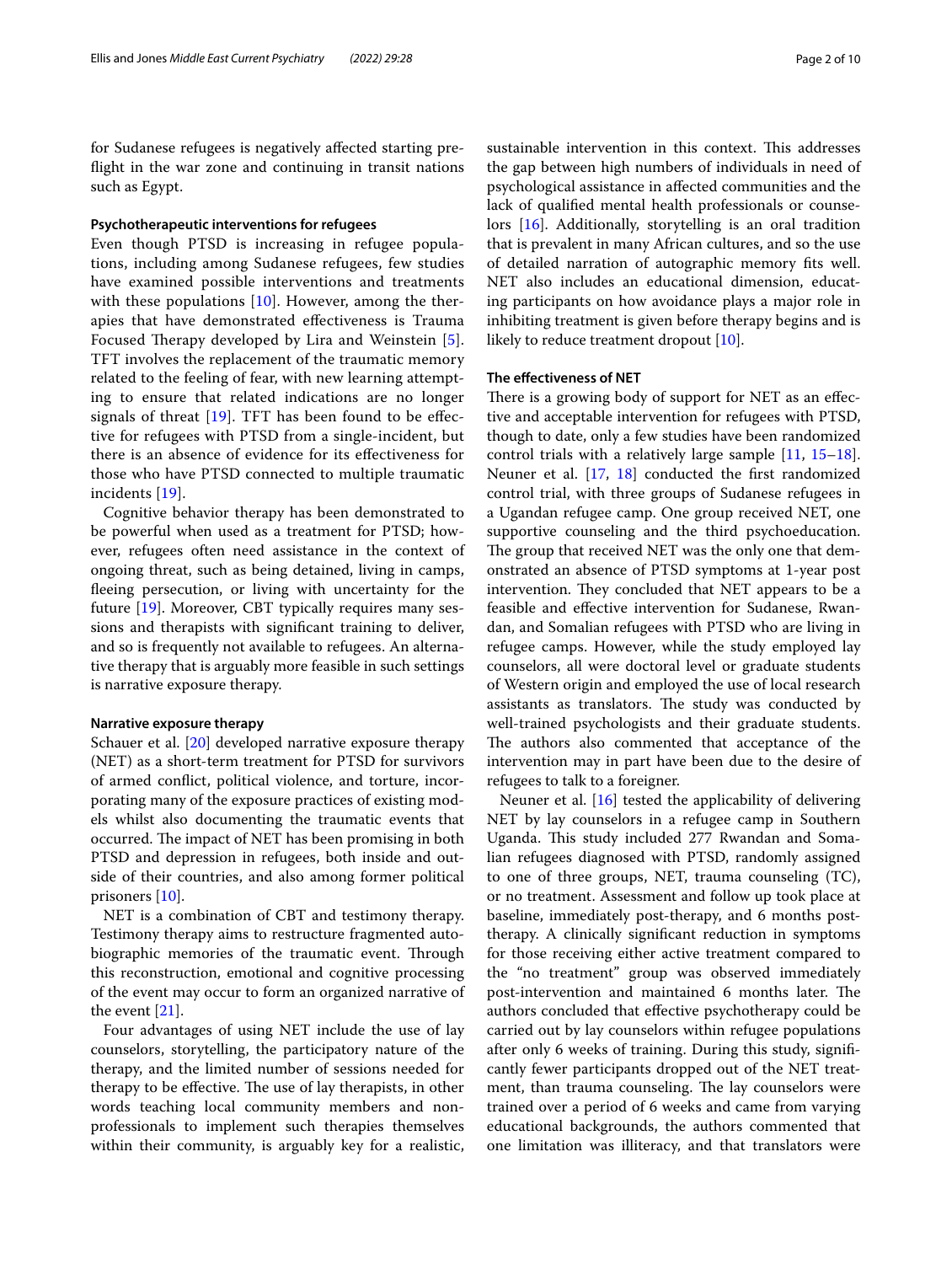needed. It is worth noting that the translators, being refugees, may also be psychologically vulnerable.

More recently, research has focused on the efectiveness of NET in treating refugees resettled in industrialized or high-income countries in usual psychiatric settings. For example, Neuner et al. [[15\]](#page-8-12) compared NET ofered within the German health care system to asylum seekers resettled in Germany with a treatment as usual (TAU) control, and found that NET resulted in signifcant improvement compared to TAU. NET was delivered by highly trained clinical psychologists and with the use of interpreters in this study. Similarly, Stenmark et al. [[22](#page-8-13)] examined the efective of NET with 81 refugees and asylum seekers in Norway, who all met DSM-IV criteria for PTSD. As before, compared with TAU, NET gave signifcant symptom reduction.

A further randomized control trial, examining the efectiveness of brief NET in Arabic (3 sessions) with a sample of Iraqi refugees who had been resettled in the US, was conducted by Hijazi et al.  $[11]$  $[11]$  $[11]$ . The findings were that those in the NET group displayed symptom improvement 2 months post intervention in PTSD, depressive and somatic symptoms, compared to the wait list control group. However, this efect disappeared at four month follow up, with both groups doing equally well. The authors suggest that the small dosage may be a contributing factor, as usually NET is carried out over six to ten sessions.

#### **Study rationale**

There is promising evidence from randomized control trials that NET is efective when delivered by well-trained professionals, in both camps and for those resettled in high-income countries [\[11](#page-8-11), [15,](#page-8-12) [17,](#page-8-0) [18](#page-8-1), [22](#page-8-13)]. Furthermore, promising results have been demonstrated when NET is delivered by lay counselors in refugee camps [[16\]](#page-8-10). However, currently, there is a lack of research on the efectiveness of NET delivered by non-psychological trained lay counselors from the same origin as the target refugee population, residing in urban settings in a low-income country, in a complex metropolis such as Cairo. In such settings, there is an overwhelming lack of access to trained professionals and resources, as well as considerable language and cultural barriers. In such settings, NET would need to be adapted in terms of language and cultural appropriateness, providing a further rationale for the value of further research on NET.

Therefore, it is essential to identify effective interventions that can be delivered by local members of the community without mental health formal education or training (cf.  $[17, 18]$  $[17, 18]$  $[17, 18]$ ) and, if possible, without the need for translators.

Therefore, the following study aimed to be the first step of the process of examining the feasibility, acceptability, and efectiveness of training lay counselors to deliver a cultural adapted version of narrative exposure therapy to Sudanese refugees living in Cairo with a diagnosis of PTSD.

## **Methods**

## **Participants**

## *Lay counselors*

Of 15 potential trainees, 10 were recruited into the training from the community center, identifed by the chairperson. Of the fve who were not, one was excluded due to misunderstanding what the training was for, and was looking to improve their English proficiency only, two were excluded due to sufering their own mental health issues, and two were unable to commit to the time to complete the training due to child care. Those who were recruited into the training were assessed with the same measures used throughout the study, to ascertain that there were no current symptoms of PTSD, depression or trauma.

All trainees were Sudanese refugees who attended the same community center, and all were bilingual, speaking both English and Sudanese Arabic proficiently. The trainees all identifed as Christian, from the Nuba mountains in the Kordofan region, straddling the North and South Sudan political lines. Of the ten trainees, three were female and seven were male, aged between 26 and 42 years old. All were employed, three as teachers, two as janitors, two as waiters, one as a translator, and two as home help. None had any background working in mental health or counseling professions.

### **Intervention participants**

Adult Sudanese refugees were recruited by word of mouth, community meetings, and posters advertising the free therapy, which was to be provided at the community center in a private room and confdentially. Twelve people underwent initial screening, fve of whom did not meet inclusion criterion of meeting DSM-V criteria for PTSD, as assessed by the researcher, a clinical psychologist in during clinical interview. One of the excluded participants displayed symptoms of psychosis (and was referred to appropriate psychiatric care), another was heavily using substances, to the extent that it was felt that therapy would not be possible, and a further three did not meet PTSD criteria according to DSM-V.

The final study sample consisted of five female and two male Sudanese refugees from the same area as the trainees. All of the participants identifed as Christian, four as employed and three as unemployed. Three of the participants were widowed, one married, and three identifed as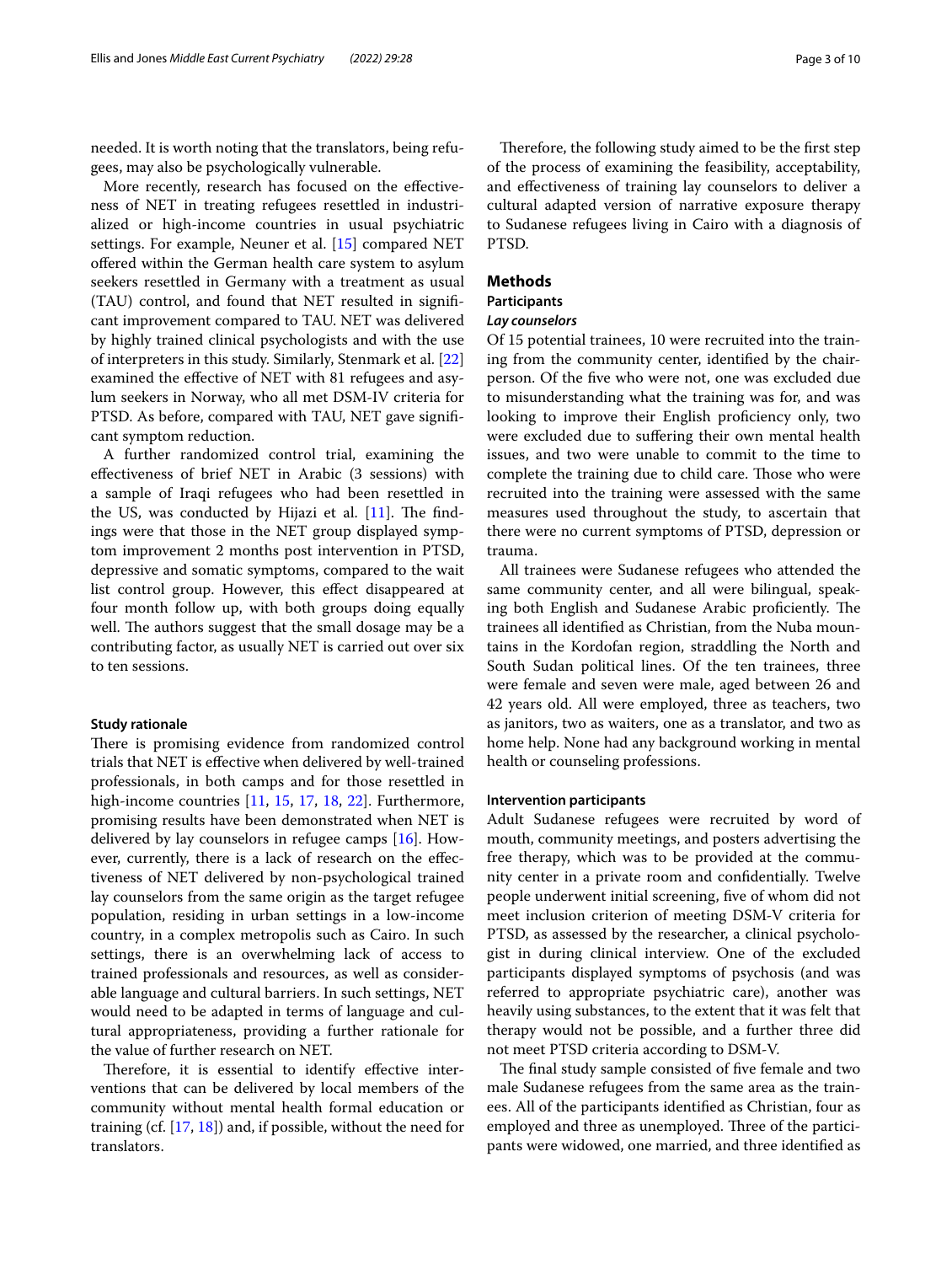single. The age of the participants ranged from 28 to 39 years old, with a mean age of 31.

### **Design**

This pilot study adopted a pre-post design, in which measures of PTSD, depression, and anxiety were taken before and after participants received NET, delivered by lay counselors. A focus group was also held about 6 months after the intervention ended.

### **Translation**

All training materials, including the instructions and examples for Narrative exposure therapy (with permission from the authors), the measures and consent, and information sheets, were translated and provided in both Sudanese Arabic and English. All translations were back translated by a second bilingual native Sudanese Arabic and English speaker, similarly trained to work in psychosocial services in order to ensure correct understanding of psychological and therapeutic terminology. Prior to translation, a focus group was carried out among members of the Sudanese community group to ascertain the adaptability and appropriateness of the NET materials, as well as the assessment materials, for use among this population. To date, there are no standardized versions of any of the materials in Sudanese Arabic.

#### **Lay counselor training**

The training was planned to take part in the evenings of weekdays at the community center to accommodate the work schedules of the trainees (as well as the PI and translator). The original plan was that training would be carried out from 6 to 9 pm, three times a week, over a 3-week period. However, due to a large number of scheduling problems, the training took place over 2 months. Many of the trainees were delayed for the training sessions due to three main reasons, work commitments taking longer than expected, traffic in Cairo, issues relating to their refugee status, and, particularly for the female trainees, child care. The training followed a group format and so training started only when all trainees arrived. It was delivered in English by the frst author and simultaneously in Sudanese Arabic by the project translator, who was a professionally trained Sudanese refugee who had received training as an interpreter specialized in psychosocial services through a training institute in Cairo and had been recommended to assist with the project due to his experience in the feld.

After training, the lay counselors provided NET to clients under weekly supervision by the frst author.

## **Intervention**

### *Cultural adaptation*

Sudan is part of the Middle East North African region (MENA), and the predominant language is Arabic. A review of 22 psychosocial and mental health treatment studies in the Middle East by Gearing et al. [\[8](#page-8-14)] identifed 85% more barriers than levers to treatment efficacy. They summarized that successful treatments must consider the following nine issues: lack of awareness, gender issues, stigma, poor language competency of caregivers, fnancial barriers, lack of transportation, diagnosis/treatment misunderstanding, medical versus traditional models, and a mistrust of mental health services. The current study aimed to consider all of these issues when adapting the NET model and the assessments used, both linguistically and culturally. This process was aided by consulting about the study and intervention with a focus group of local community members, both male and female ranging between the ages of 23 and 52 years old.

NET by nature is a treatment developed for use with refugees and has predominantly been used in similar geographical areas. However, there were some phrases and concepts that needed to be changed to make sense linguistically and culturally. All those who took part in the study were Christians from the Moro Nuba tribe of South Sudan, reducing the need to consider sub cultures within the group, as advised by Gearing et al.  $[8]$  $[8]$ . The female members of the focus group all mentioned the issue of gender-based violence and so it was agreed that there should be a mix of lay counselors in terms of gender and that females should be seen by female counselors only.

The issue of stigma and awareness was raised not only during the focus group but during the community group meetings, and in discussions with the community group leaders. The stigma around seeking psychological support at a professional clinic was raised frequently, as well as a lack of accessibility for psychological support for the community within Cairo; NET was deemed by all in discussions as an acceptable intervention that may address both of these issues.

One of the most signifcant barriers that NET delivered by lay counselors in this population can overcome is the fnancial barrier to accessing services; this is particularly relevant to any refugee residing in Cairo, where there is an absolute lack of services freely available. Furthermore, by delivering the intervention within local community centers, through fellow refugees who speak with the same mother tongue, the key informants felt that the intervention would be more appealing, appropriate and accepted by the local population. This was also thought to be another beneft of such an intervention being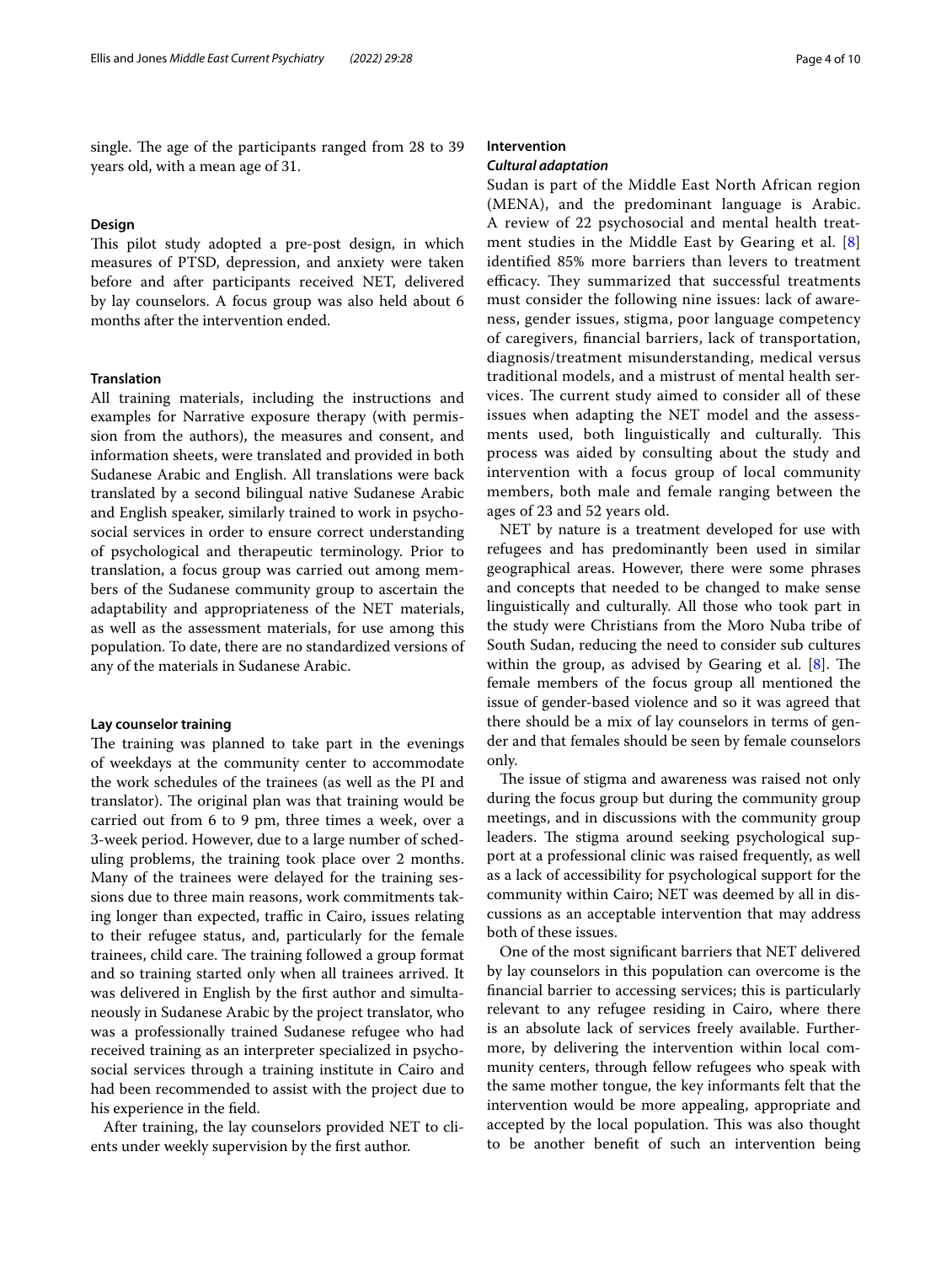delivered in such a way, in resolving the issue of lack of transportation.

The NET delivered in this study followed the protocol of Neuner et al. [\[17](#page-8-0), [18\]](#page-8-1). Each participant was assisted by the lay counselor to construct a chronological narrative of his or her life, focusing on the traumatic events in particular. After the initial screening, those who met criteria for PTSD were invited to take part in the intervention. Participants completed the Vivo Event Checklist for War, Detention and Torture experiences [[21](#page-8-9)], and were oriented to the intervention. which involved attending for sessions once a week for a period of 6 weeks. The intervention began with the individual and the counselor creating a time line, using materials such as rope to signify the lifeline, rocks to represent bad events, and fowers to represent good ones. The participant was asked to fill the timeline as much as possible and also to include their hopes for the next years to come. Fragmented traumatic memories were integrated into a coherent narrative and the counselors used techniques including active listening, empathy, congruency, and unconditional positive regard, to enable the participant to explore in depth the experiences they had survived. The was focus was not just on a single traumatic event, but rather could encompass as much of the lifespan as seemed helpful. At the end of the intervention, each participant was given their written biography. For those who were unable to read, a recording was ofered during the last session (this was either on their mobile phone or of a trusted loved one).

### **Measures**

### *Translation*

All the measures were translated into Sudanese Arabic and the translation was checked and back translated into English by professional native bi-lingual Sudanese/English speakers who had received further training in providing translation for psychosocial interventions. Where appropriate, the internal consistency of the translated versions was checked using Cronbach's alpha.

### *Vivo Event Checklist for War, Detention, and Torture experiences*

The Vivo Event Checklist for War, Detention, and Torture experiences [\[21](#page-8-9)] was used to assess experiences of organized violence at baseline. The measure is a 45-item questionnaire requiring yes or no answers as to whether an event has been experienced. Where events are answered positively, details are requested. This measure was only given at baseline.

#### *Screen for Post‑Traumatic Stress Symptoms*

The Screen for Post-Traumatic Stress Symptoms (SPTSS) [[3\]](#page-8-15) is a 17-item brief self-report screen, which is not based on a single-reported trauma model, was employed to identify individuals who may be sufering from high levels of PTSD. This measure was chosen as more appropriate for individuals who have likely experienced multiple (and ongoing) traumas. While not a diagnostic tool, the items in the SPTSS closely mirror the criteria for PTSD in the DSM-IV. Items are written in a way to aid appropriateness for a wide range of populations, using colloquial language and simple terms. Scored on an 11-point (0-10) scale using a two-week time frame, the scale is scored using the mean of all items, thus the range of scores is from 0 to 10. In a validation study by Caspi et al.  $[4]$  $[4]$ , normative data for clinical populations diagnosed with PTSD indicated a mean of 7.41, with a standard deviation of 1.72. For non-clinical populations, a mean score of 2.34 with a standard deviation of 2.17 was indicated. A cut-off point of 5.50 on the SPTSS maximized classifcation accuracy, with associated sensitivity and specificity rates of 89% and 89%, respectively. The internal consistency of the measure in the current sample was acceptable, Cronbach's alpha  $=$  .70. The SPTSS was administered pre and post the intervention.

#### *Hospital Anxiety and Depression Scale*

The Hospital Anxiety and Depression Scale (HADS) [[26](#page-8-17)] is a self-report, 14-item brief report screen designed to assist clinicians and researchers in detecting possible clinical cases of depression and anxiety. The scale gives an overall or total score, as well as, a subscale for anxiety and depression. The range of scores is from  $0-42$  for the total score, and 0–21 for the anxiety and depression subscales. The clinical cutoffs for both the anxiety and depression subscales indicate scores of less than 7 are non-cases, scores of 8–10 indicate mild disturbance, 11–14 indicate moderate disturbance, and scores of 15–21 indicate severe disturbance. Based on normative data, a clinical population has a mean anxiety score of 8.6 (SD = 4.40), and a mean depression score of 5.9 (SD  $=$  3.53). There are no clinical normative data for the total score (Atkins et al. [\[2](#page-8-18)]). For non-clinical norms, the respective scores are 6.14 (SD = 3.76) 3.68 (SD = 3.07), with a total score mean of 9.82 (SD = 5.98) [[6\]](#page-8-19).

While this measure has been translated into Arabic, many problems with its use have been reported, particularly with cultural understandings of phrases and activities that may or may not imply the likelihood of depression, likely leading to biased depression scores ([\[7](#page-8-20),  $[13]$  $[13]$ ; Alamri  $[1]$  $[1]$ ). Therefore, a new translation was created, employing the approach described above. A reliability analysis was computed on the 14 item HADS using the data from the current population resulting in a reliable Cronbach's alpha of .73. The HADS was administered pre and post the intervention.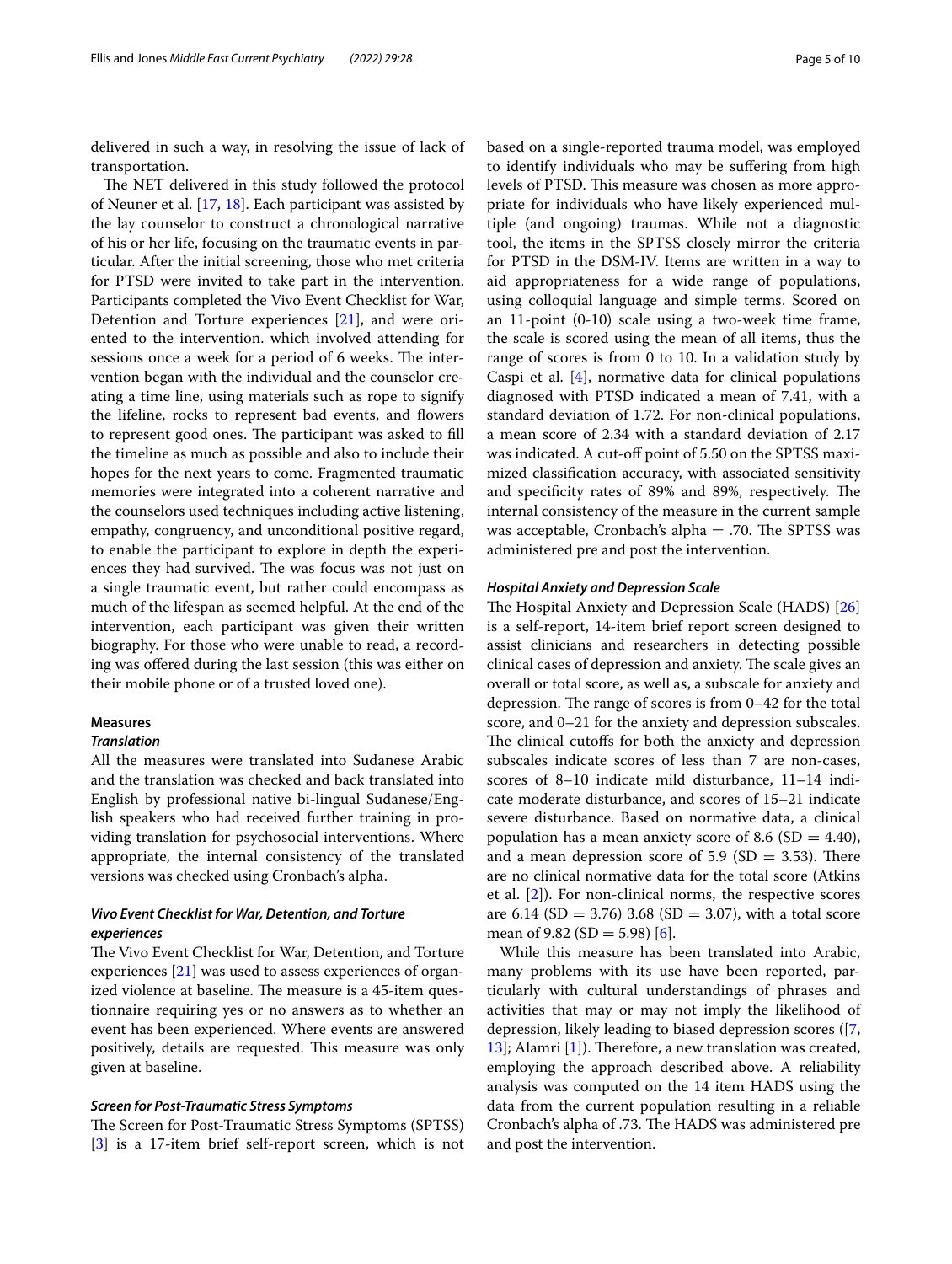#### **Data analysis**

Non-parametric Wilcoxon matched pairs tests were conducted to compare pre and post intervention scores on the outcome measures. All outcome measures were also examined to see if individual participants' scores had reliably and clinically signifcantly changed over the course of NET  $[12]$  $[12]$  $[12]$ . Where existing clinically cut off scores were available, these were employed; see the "Results" section for more details.

## **Results**

## **Outcome measures**

### *SPTSS*

Prior to NET, the participants' median score on the SPTSS was 8.1 with a range from 6.1 to 9.2. After NET, the median had decreased to 5.6, with a range from 3.7 to 6.4. A Wilcoxon matched pairs test revealed that this decrease was significant  $(Z = -2.201, p < .028)$ .

### *Total HADS*

Prior to NET, the participants' median score on the HADS was 30, with a range from 24 to 38. After NET, the median had decreased to 17, with a range from 12 to 26. A Wilcoxon matched pairs test revealed that this decrease was significant  $(Z = -2.023, p < .043)$ .

### *HADS Anxiety*

Prior to NET, the participants' median score on the anxiety scale of the HADS was 16.5, with a range from 14 to 21. After NET, the median had decreased to 8, with a range from 5 to 14. A Wilcoxon matched pairs test revealed that this decrease was significant  $(Z =$ −2.032, *p* < .042).

#### *HADS depression*

Prior to NET, the participants' median score on the depression scale of the HADS was 13.5, with a range from 10 to 17. After NET, the median had decreased to 9, with a range from 4 to 14. While the median decreased in the direction of symptom alleviation, a Wilcoxon matched pairs test revealed that this decrease was non-significant  $(Z = -1.753, p = .080)$ .

### **Reliable and clinically signifcant change**

As can be seen from Table [1](#page-5-0), fve of the six participants showed a reliable improvement in PTSD symptoms, as measured by the SPTSS, and three also showed clinically signifcant change, according to the clinical cut of of 5.5 [[4\]](#page-8-16).

With respect to HADS Anxiety (Table [2](#page-6-0)), four of the six participants showed both reliable and clinically signifcant change, when a clinical cut-of separating mild, <span id="page-5-0"></span>**Table 1** Reliable improvement and clinically signifcant change on the SPTSS, per participant (scores have been rounded to the nearest whole number)

| Pre-<br>treatment | Post<br>treatment | Change<br>score | Reliable change | Clinically<br>significant<br>change |
|-------------------|-------------------|-----------------|-----------------|-------------------------------------|
| 8                 | 5                 | 3               | Improve         | <b>CSC</b>                          |
| 9                 | 6                 | 3               | Improve         |                                     |
| $\mathsf{Q}$      | 5                 | 4               | Improve         | <b>CSC</b>                          |
| 6                 | 4                 | 3               | Improve         | <b>CSC</b>                          |
| 7                 | 6                 |                 | No change       |                                     |
| 8                 | 6                 | 2               | Improve         |                                     |

moderate, and severe anxiety was employed [[26\]](#page-8-17). For HADs Depression (Table [3](#page-6-1)), three participants showed reliable and clinically signifcant change. Here too, a cut-off to separate mild, moderate, and severe levels of depression was employed [[26\]](#page-8-17).

#### **Acceptability and feasibility of NET**

All of the participants completed treatment, with the exception of one male participant who was withdrawn from the study by the PI. This participant was exhibiting signs of psychosis and with permission from the participant an admission to hospital after the frst session was secured. This 100% treatment completion rate is extremely rare, especially among refugees.

Participants' comments during the focus group held 6 months after the completion of NET further added to the sense that NET was efective for at least some participants. To illustrate, the following (translated) comments were made by three of the four focus-group participants, when asked "how, (if at all) did you beneft from these sessions?"

*"Yes, for when I speak I feel relieved, and better than before".*

*"Tanks God that you came and support us, now we feel better".*

*"I used to cry a lot before, but now it's diferent, I don't cry every time something happened or while walking on the streets".*

The sense of feasibility and acceptability of the intervention was supported by participants' responses to the question: "for what reasons would you recommend (or not) the intervention to others?" For example, some participants knew others who they wanted to receive NET:

*"We wanted to bring some people today, but we have been told not bring in anyone today, because this meeting for the old cases only".*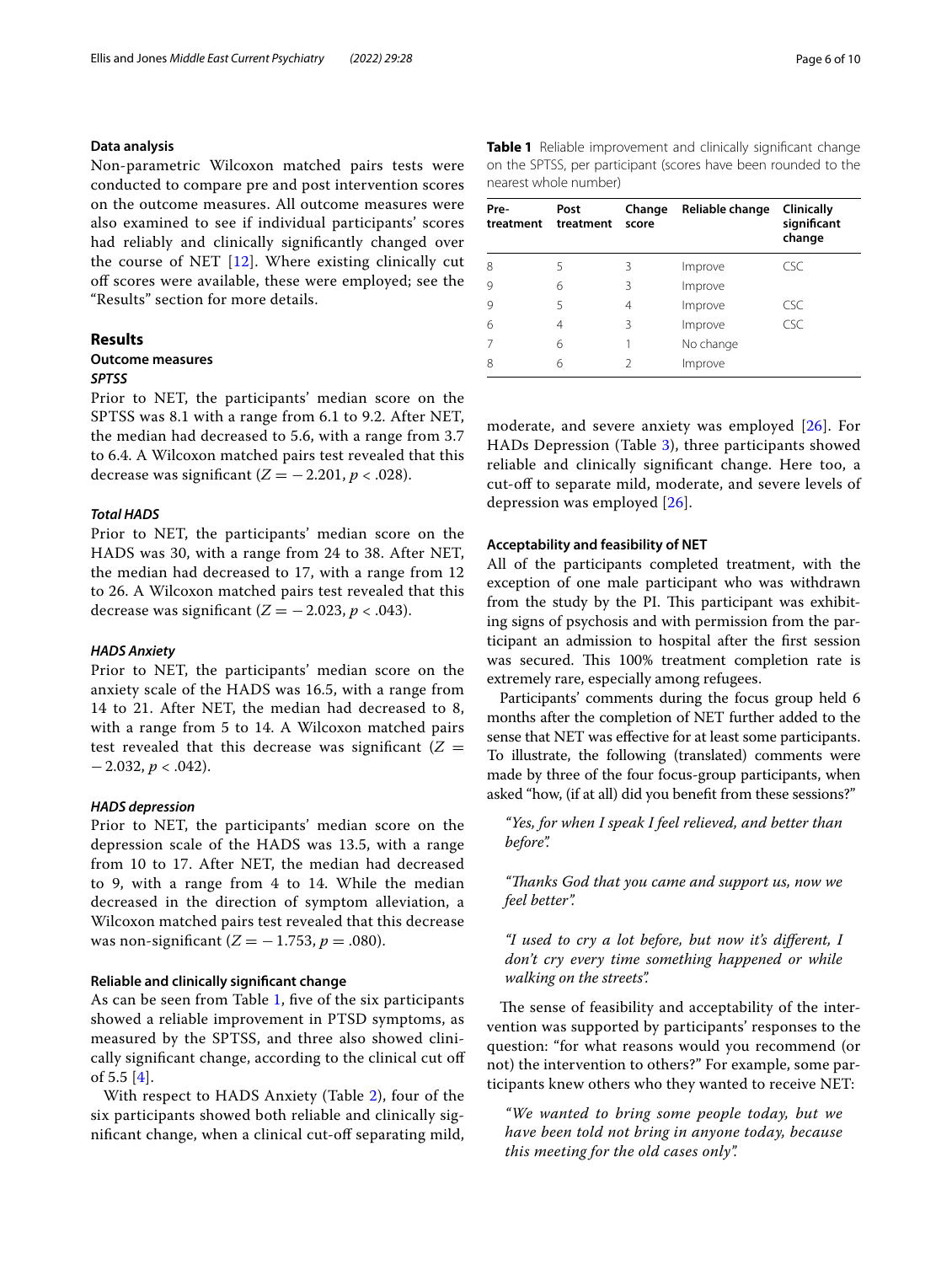| Pre-treatment | Post treatment | Change score | Reliable change | Clinically<br>significant<br>change |
|---------------|----------------|--------------|-----------------|-------------------------------------|
| 14            | 14             | 0            | No change       |                                     |
| 15            | 12             |              | No change       |                                     |
| 21            | 8              | 13           | Improve         | <b>CSC</b>                          |
| 20            | 8              | 12           | Improve         | <b>CSC</b>                          |
| 18            |                | 13           | Improve         | <b>CSC</b>                          |
| 14            | 8              | 6            | Improve         | CSC                                 |

<span id="page-6-0"></span>**Table 2** Reliable improvement and clinically signifcant change in HADS Anxiety, per participant

<span id="page-6-1"></span>**Table 3** Reliable improvement and clinically signifcant change in HADS Depression, per participant

| Pre-treatment | <b>Post treatment</b> | Change score | Reliable change | Clinically<br>significant<br>change |
|---------------|-----------------------|--------------|-----------------|-------------------------------------|
| 11            | $\mathbf{1}$          | 0            | No change       |                                     |
| 13            | 14                    | -1           | No change       |                                     |
| 17            | 8                     | 9            | Improve         | <b>CSC</b>                          |
| 14            | 10                    | 4            | No change       |                                     |
| 14            |                       |              | Improve         | <b>CSC</b>                          |
| 10            | 4                     | 6            | Improve         | CSC                                 |

*"I brought a woman today, for she has many problems, but the doctor suggested only the cases to come today. We will be waiting until you decide to have new cases, then you can inform us".*

When asked how was the experience of taking part in NET, respondents were positive and talked about the transition of from the emotional difficulty of initially re-experiencing their difficult memories, but how in time this not only improved but how they felt better:

*"I used to cry a lot before, but now it's different, I don't cry every time something happened or while walking on the streets".*

*"I was sad when telling my story, and after I returned home and recalled what happened was very difficult for me and I wasn't able to sleep. I had that experience for the whole week and then I started to forget slowly, gradually and after keeping it going, I started to feel better".*

*"Whenever I have a session I feel relieved."*

### **Feasibility of training lay counselors**

A lack of resources to provide or pay for child care made recruiting female lay therapists particularly challenging, resulting in a 3:7 female to male ratio. The trainees who worked also struggled to ft the training around their working hours, and there were challenges with travel and difficulties associated with refugee status, such as trying to register with UNHCR, barriers to accessing services, and resettling in a third country. However, it should be noted that generally the trainees appeared very dedicated, and while often late for training sessions, they generally appeared determined to attend and to learn, and provide help and support for their fellow community members.

Of the original ten trainees who started training, two were unable to sustain the time training due to work and fnancial reasons. A further two trainees who completed training was unable to deliver the intervention, one because his family was resettled in Europe and the other because she gave birth. Another trainee did not follow the NET protocol and despite further training sessions and supervision with the PI, and it was decided mutually that he should not continue; the PI (with assistance of the translator) took over the case that this trainee had seen for three sessions and completed the NET and gave appropriate additional support. This particular case did not demonstrate any clinically signifcant or reliable change.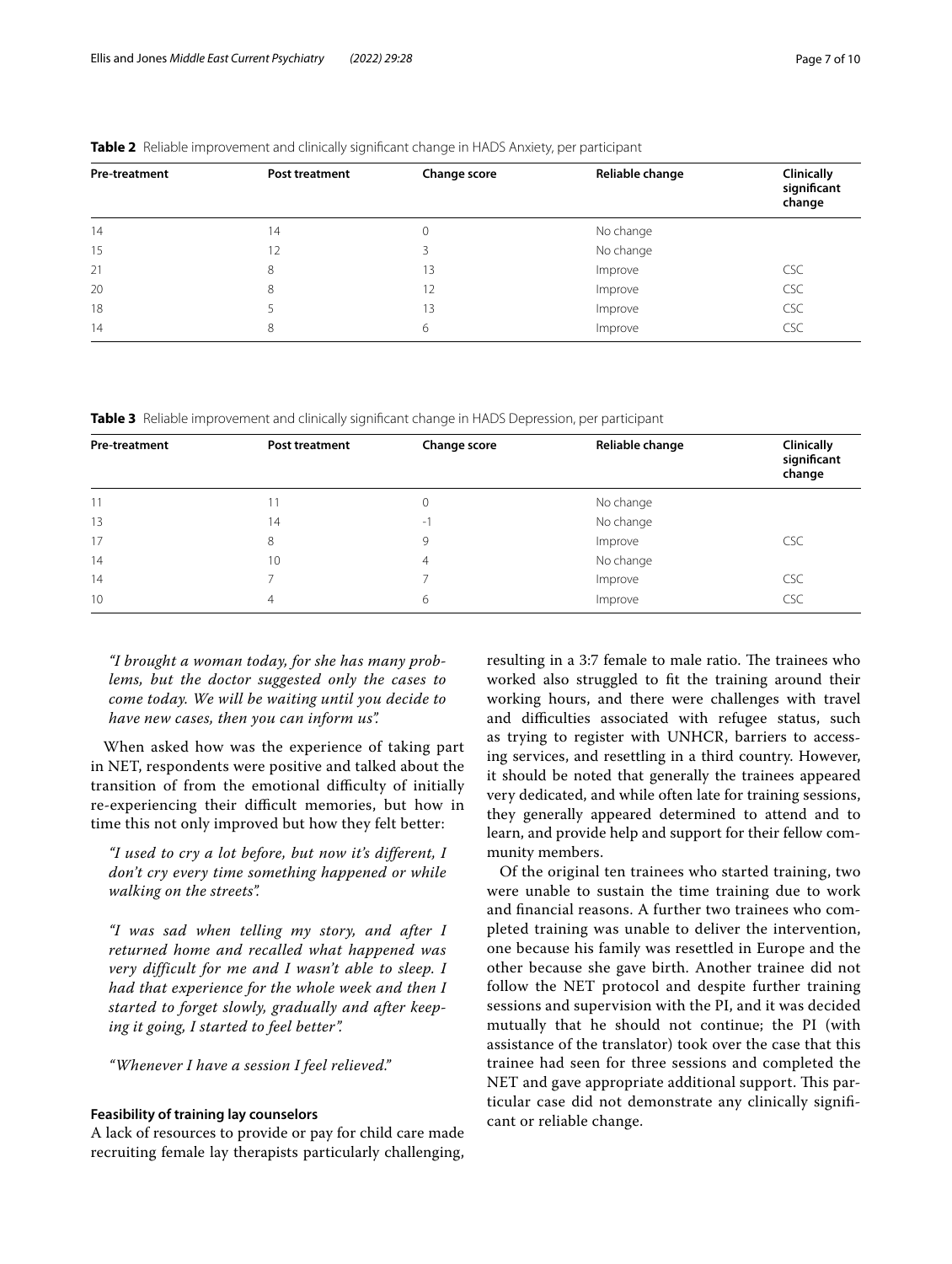### **Discussion**

To the best of the authors' knowledge, the current study is the frst to administer a translated and culturally adapted version of NET to Sudanese refugees living in Cairo, using non-professional counselors from the same population. Similar to other studies of NET [\[11,](#page-8-11) [15](#page-8-12)[–18](#page-8-1), [22\]](#page-8-13), the current study showed a signifcant decrease in symptoms of PTSD from pre to post-intervention. This supports the idea that the previous studies' fndings can be generalized to the delivery of NET by non-psychologically trained lay counselor in a low-income urban setting, without the use of interpreters.

Furthermore, the current study demonstrated a signifcant reduction in anxiety and a marginally signifcant reduction in depression following NET. For all the outcome measures, at least half of the participants showed reliable improvement, with fve out of six participants exhibiting this on the measure of PTSD. With regard to clinical signifcance, HADS anxiety symptoms decreased to "mild" for four of the six participants; three of the six participants' HADS depression scores decreased to the mild range; and three of the six participants' PTSD scores moved into the non-clinical range.

While the absence of a control group prohibits causal conclusions from being drawn, when these fndings are considered together with the data from the existing RCTs of NET, they suggest that it is feasible to deliver NET to the current population via lay therapists from the same community with just eight weeks part time training (a total of 27 h). Previous studies in third world countries, of NET, have also shown positive results, but unlike the current study have tended to employ more expensive, mostly Western psychologists to deliver the NET intervention [[11,](#page-8-11) [15](#page-8-12), [17](#page-8-0), [18,](#page-8-1) [22](#page-8-13)]. While Neuner et al. [\[16\]](#page-8-10) also used lay counselors to deliver NET, they employed translators and were based in a refugee camp. The current study therefore offers promising indications regarding the delivery of NET by lay counselors to refugees without translators, in a complicated, urban metropolis such as Cairo.

Ofering NET in this way, in this context, is likely to be more affordable and sustainable, given the constraints on available resources. Furthermore, the fact that the NET was delivered in just six sessions over a 2- to 3-week period means it was less vulnerable to the issue of frequent movement of refugees interrupting interventions; NET appears to have the potential to ofer a feasible, efective intervention for PTSD in a brief time, despite arguably unsettled and unsafe living conditions of the refugees [\[9](#page-8-24)]. Moreover, it arguably has the potential to addresses a pressing need, given the current refugee crisis.

In addition, having the intervention delivered by members of the same community with shared experiences, language and culture may help aid its acceptability among a population who have a signifcant distrust of those who may be perceived as authority figures or officials in any capacity. In this respect, it is worth noting that none of the participants for whom NET was deemed as suitable disengaged from the intervention, something that is unusual with refugee samples given their unstable circumstances (REF). Furthermore, during the focus group the participants spoke positively about the intervention. All that said, it is worth noting that some of the participants had not reached the nonclinical range of the measures by the end of NET.

Arguably NET is consistent with the World Health Organisation guidelines recommending a stepped model of care [[25\]](#page-8-25). Importantly, the study also suggests that Sudanese refugees living in an urban context can be trained in a short period of time to offer an intervention that seems to reduce symptoms of trauma, anxiety and depression. That they were willing to do so voluntarily and were committed to the process is also promising. Should such an undertaking be compensated, it seems likely that many refugees would be willing to take part, as common issues preventing attendance at the training were child care commitments, travel costs, and paid employment opportunities. While there was signifcant attrition among the trained NET counselors, if sufficient counselors are trained to allow for this, the delivery of NET in the manner adopted here seems feasible.

### **Limitations**

The study has a number of limitations. Most notably, as mentioned above, the fact it is uncontrolled means that changes in outcomes cannot be defnitively attributed to NET. That said, the consistency of the findings with previously RCTs in related contexts is encouraging, and preliminary studies of this sort are helpful in making the case for funding for subsequent RCTs. A second limitation is that the translated versions of the measures had not been previously validated. However, the translation was checked by back translation and the measures' internal consistency examined. Thirdly, the extent to which the lay counselors complied with the NET protocol was not formally assessed, though supervision was able to detect signifcant deviations from the protocol (as described above).

### **Conclusions**

The current study findings support the delivery of NET by non-psychologically trained lay counselors to Sudanese refugees in Cairo. The initial findings indicate that with linguistic and cultural adaptation, this intervention may offer a significant decrease in not only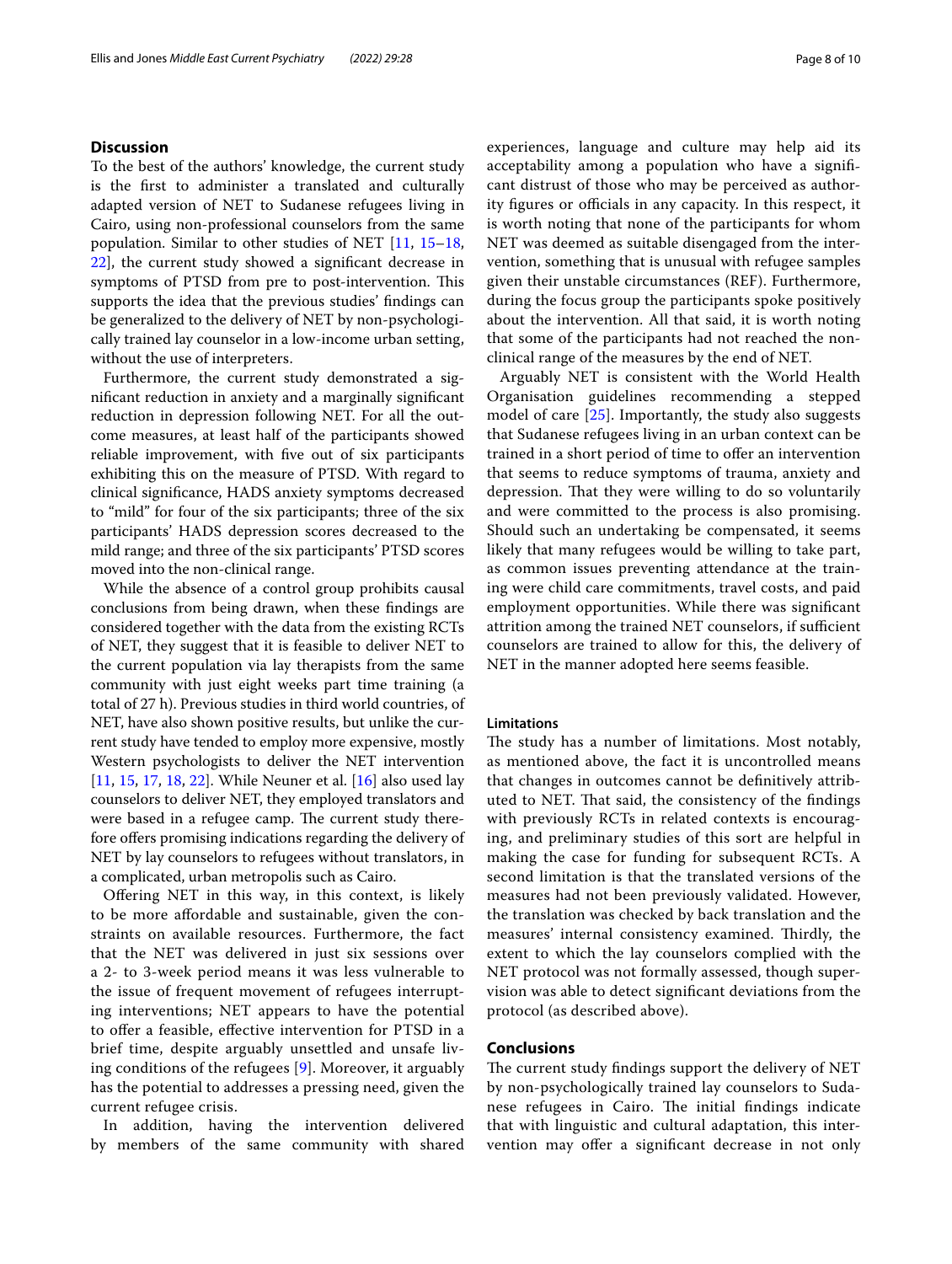symptoms of posttraumatic stress but also anxiety and at a lesser extent, in depressive symptoms.

Arguably, the current study, taken together with the existing literature, makes the case for the value of an RCT of NET delivered by lay counselors among Sudanese refugees with PTSD living in Cairo (and other refugees living in urban areas in transit countries who are sufering from PTSD). Prior to such a study, it would be helpful to fully validate the measures employed, in the relevant language(s). Such an RCT could also beneft from including culturally appropriate diagnostic clinical interviews for PTSD.

#### **Abbreviations**

PTSD: Posttraumatic stress disorder; NET: Narrative exposure therapy; RCT: Randomized control trial.

#### **Acknowledgements**

We would like to acknowledge the Sudanese community of Cairo for giving us their time and insights while completing this research and for delivering NET to their community. We would also like to thank the Mellon Foundation for supporting the completion of this work.

#### **Authors' contributions**

KE designed and implemented the study, carrying out all data collection. DFJ and KE carried out the data analysis and wrote the paper. The author(s) read and approved the fnal manuscript.

#### **Funding**

The research was funded by a research support stipend for post-doctoral researchers by the Mellon Foundation.

#### **Availability of data and materials**

The data is not publicly available as consent for this was not obtained.

#### **Declarations**

#### **Ethics approval and consent to participate**

Ethical approval was given by the Institutional review board of the American University in Cairo. All participants gave informed written consent to participate.

### **Consent for publication**

All participants consented to any subsequent publications.

#### **Competing interests**

The authors declare that they have no competing interests.

#### **Author details**

<sup>1</sup> American University in Cairo, Cairo, Egypt. <sup>2</sup> Canterbury Christchurch University, Canterbury, UK.

Received: 19 February 2022 Accepted: 27 March 2022 Published online: 12 April 2022

#### **References**

- <span id="page-8-22"></span>1. Alamri Y (2016) The Arabic Hospital Anxiety and Depression Scale: Time for a modifcation? Chron Respir Dis (14):100–101
- <span id="page-8-18"></span>2. Atkins L, Newby G, Pimm J (2012) Normative data for the Hospital Anxiety and Depression Scales (HADS) in multiple sclerosis. Soc Care Neurodisabil 3:172–178.<https://doi.org/10.1108/20420911211286579>
- <span id="page-8-15"></span>3. Carlson E (2001) Psychometric study of a brief screen for PTSD: assessing the impact of multiple traumatic events. Assessment 8:431–441
- <span id="page-8-16"></span>4. Caspi Y, Carlson EB, Klein E (2007) Validation of a screening instrument for posttraumatic stress disorder in a community sample of bedouin men serving in the Israeli defense forces. J Trauma Stress 20:517–527
- <span id="page-8-6"></span>5. Cienfuegos AJ, Monelli C (1983) The testimony of political repression as a therapeutic instrument. Am J Orthopsychiatry 53:43–51
- <span id="page-8-19"></span>6. Crawford JR, Henry JD, Taylor EP, Crombie CM (2001) Normative data for the HADS from a large non-clinical sample. Br J Clin Psychol 40(Pt 4):429–434. <https://doi.org/10.1348/014466501163904>
- <span id="page-8-20"></span>7. El-Rufaie OE, Absood G (1987) Validity study of the Hospital Anxiety and Depression Scale among a group of Saudi patients. Br J Psychiatry 151:687–688
- <span id="page-8-14"></span>8. Gearing RE, Schwalbe CS, MacKenzie MJ, Brewer KB, Ibrahim RW, Olimat HS et al (2012) Adaptation and translation of mental health interventions in Middle Eastern Arabic Countries; a systematic review of barriers to and strategies for efective treatment implementation. Int J Soc Psychiatry 7:1–11
- <span id="page-8-24"></span>9. Grabska K (2006) Marginalization in urban spaces of the global south: Urban refugees in Cairo. J Refugee Stud 19(3):287–307
- <span id="page-8-5"></span>10. Halvorsen JØ, Stenmark H (2010) Narrative exposure therapy for posttraumatic stress disorder in tortured refugees: a preliminary uncontrolled trial. Scand J Psychol 51(6):495–502
- <span id="page-8-11"></span>11. Hijazi AM, Lumley MA, Ziadni MS, Haddad L, Rapport LJ, Arnetz BB (2014) Brief narrative exposure therapy for posttraumatic stress in Iraqi refugees: a preliminary randomized clinical trial. J Trauma Stress 27(3):314–322
- <span id="page-8-23"></span>12. Jacobson NS, Traux P (1991) Clinical signifcance: a statistical approach to defning meaningful change in psychotherapy research. J Consult Clin Psychol 59(1):12–19
- <span id="page-8-21"></span>13. Malasi TH, Mirza IA, El-Islam MF (1991) Validation of the hospital anxiety and depression scale in Arab patients. Acta Psych Scand 84(4):323–326
- <span id="page-8-3"></span>14. Mefert S, Musalo K, Abdo A, AbdAlla O, Elmakki Y, Omer A et al (2010) Feelings of betrayal by the United Nations High Commissioner for Refugees and emotionally distressed Sudanese refugees in Cairo. Med Conf Surviv 26(2):160–172
- <span id="page-8-12"></span>15. Neuner F, Kurreck S, Ruf M, Odenwald M, Elbert T, Schauer M (2010) Can asylum seekers with posttraumatic stress disorder be successfully treated? A randomized controlled pilot study. Cogn Behav Ther 39:81–91
- <span id="page-8-10"></span>16. Neuner F, Onyut PL, Ertl V, Odenwald M, Schauer E, Elbert T (2008) Treatment of posttraumatic stress disorder by trained lay counselors in an African refugee settlement: a randomized controlled trial. J Consult Clin Psychol 76(4):686–694
- <span id="page-8-0"></span>17. Neuner F, Schauer M, Karunakara U, Klashik C, Robert C, Elbert T (2004a) Psychological trauma and evidence for enhanced vulnerability for posttraumatic stress disorder through pervious trauma among West Nile Refugees. BMC Psychiatry 4(1):34
- <span id="page-8-1"></span>18. Neuner F, Schauer M, Klaschik C, Karunakara U, Elbert T (2004b) A comparison of narrative exposure therapy, supportive counseling, and psychoeducation for treating Posttraumatic Stress Disorder in an African refugee settlement. J Consult Clin Psychol 72(4):579–587
- <span id="page-8-7"></span>19. Nickerson A, Bryant RA, Silove D, Steel Z (2011) A critical review of psychological treatments of Posttraumatic Stress Disorder in refugees. Clin Psychol Rev 31(3):399–417
- <span id="page-8-8"></span>20. Schauer M, Neuner F, Elbert T (2005) Narrative exposure therapy: a short-term intervention for traumatic stress disorders after war, terror, or torture. Hogrefe & Huber Publishers, Ashland
- <span id="page-8-9"></span>21. Schauer M, Neuner F, Elbert T (2011) Narrative exposure therapy (NET). A short-term intervention for traumatic stress disorders. Hogrefe & Huber Publishers, Cambridge/Göttingen
- <span id="page-8-13"></span>22. Stenmark H, Catani C, Neuner F, Elbert T, Holen A (2013) Treating PTSD in refugees and asylum seekers within the general health care system. A randomized controlled multicenter study
- <span id="page-8-4"></span>23. Tempany M (2009) What research tells us about the mental health and psychosocial wellbeing of Sudanese refugees: a literature review. Transcult Psychiatry 46(2):300–315
- <span id="page-8-2"></span>24. United Nations High Commissioner for Refugees. (2014). World at war. UNHCR global trends, Forced displacement in 2014. Retrieved from [http://www.unhcr.org/statistics/country/556725e69/unhcr-global](http://www.unhcr.org/statistics/country/556725e69/unhcr-global-trends-2014.html)[trends-2014.html](http://www.unhcr.org/statistics/country/556725e69/unhcr-global-trends-2014.html)
- <span id="page-8-25"></span>25. World Health Organisation (2008). MHGap. Retrieved from [https://www.](https://www.unhcr.org/statistics/country/556725e69/unhcr-global-trends-2014.html) [unhcr.org/statistics/country/556725e69/unhcr-global-trends-2014.html](https://www.unhcr.org/statistics/country/556725e69/unhcr-global-trends-2014.html)
- <span id="page-8-17"></span>26. Zigmond AS, Snaith RP (1983) The Hospital Anxiety and Depression Scale. Acta Psychiatr Scand 67(6):361–370